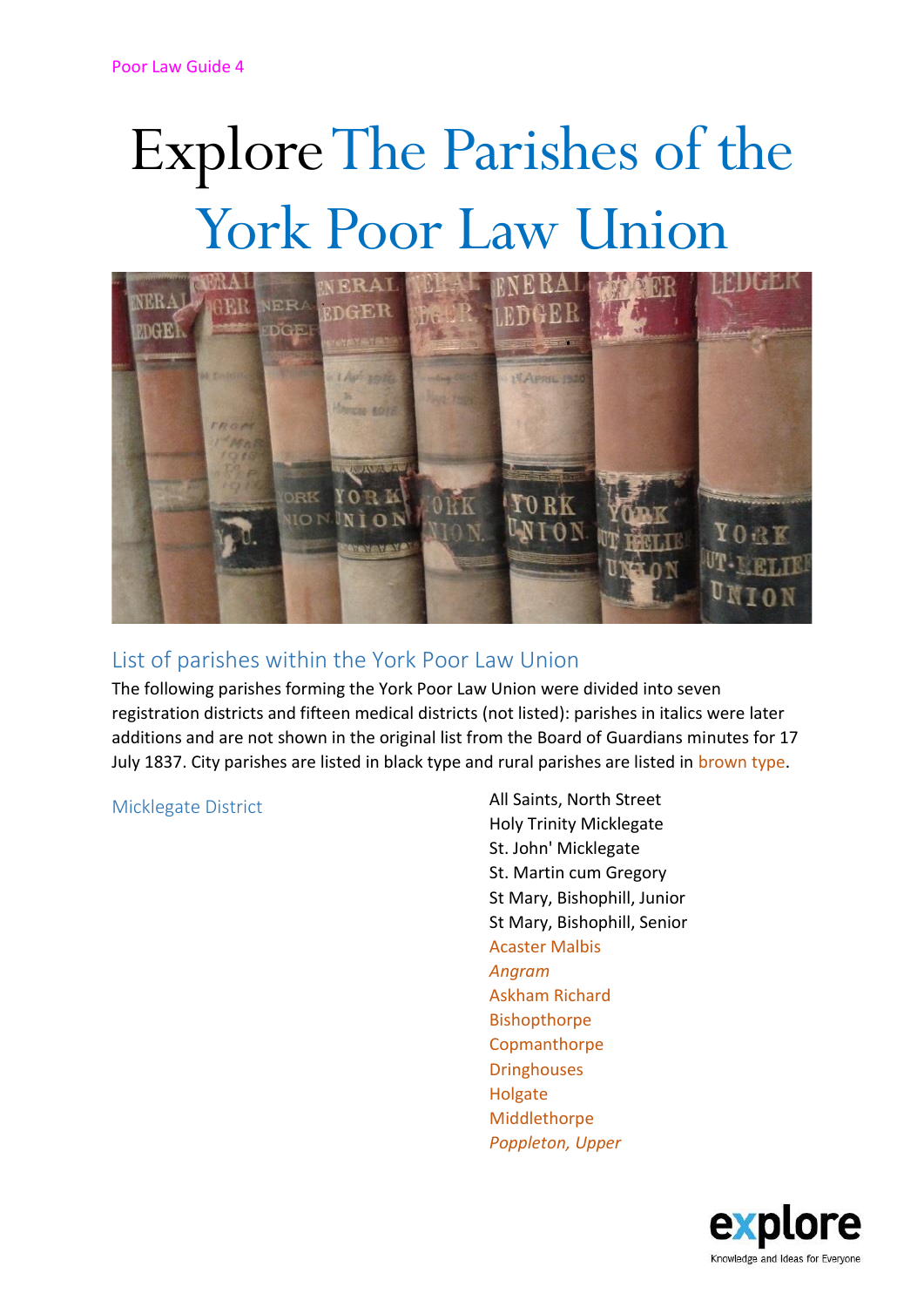Walmgate District **All Saints, Peasholme** St Crux St. Cuthbert and St. Helen on-the Walls. St. Dennis & St. George St. Lawrence St. Margaret St. Maurice St Peter-le-Willows St. Nicholas St Saviour Fulford, Gate Fulford, Water Heworth Heslington, St.Paul's Heslington, St Lawrence

**Osbaldwick** 

Bootham **All Saints, Pavement** Holy Trinity, Goodramgate Holy Trinity, King's Court Liberty of Mint Yard Minster Yard with Bedern St Andrews St Giles St Mary, Castlegate St Michael-le-Belfrey St Michael, Spurriergate St Peter-the- Little St Sampson St Wilfred St Olave's Marygate

Marygate Marygate St Helen's, Stonegate St John-de-Pike St Martin, Coney Street **Clifton** Earswick Huntington **Towthorpe** 

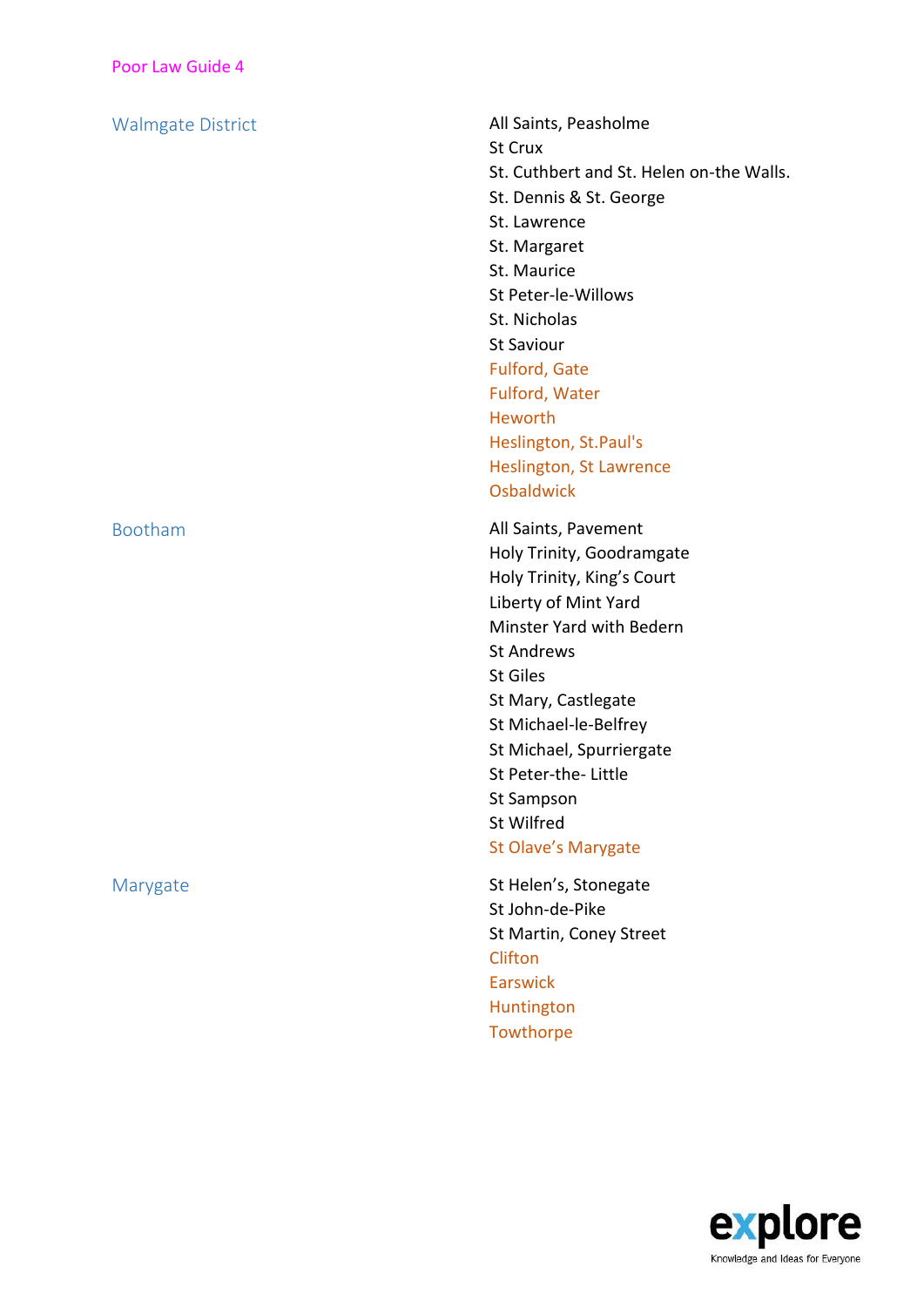| Dunnington     | Dunnington                         |
|----------------|------------------------------------|
|                | Elvington                          |
|                | <b>Gate Helmsley</b>               |
|                | Grimston                           |
|                | Holtby                             |
|                | <b>Kexby</b>                       |
|                | Langwith                           |
|                | <b>Murton</b>                      |
|                | <b>Scoreby and Stamford Bridge</b> |
|                | <b>Upper Helmsley</b>              |
|                | Warthill                           |
|                | <b>Stockton on the Forest</b>      |
| <b>Escrick</b> | Deighton                           |
|                | <b>Escrick</b>                     |
|                | <b>Naburn</b>                      |
|                | <b>Stillingfleet with Moreby</b>   |
|                | Thorganby with West Cottingwith    |
|                | Wheldrake                          |
| Flaxton        | <b>Buttercrambe</b>                |
|                | Claxton                            |
|                | Flaxton upon the Moor              |
|                | <b>Harton</b>                      |
|                | <b>Lillings Ambo</b>               |
|                | <b>Sand Hutton</b>                 |
|                | <b>Strensall</b>                   |
| Skelton        | Beningborough                      |
|                | Haxby                              |
|                | Overton                            |
|                | Rawcliffe                          |
|                | <b>Skelton</b>                     |
|                | Wigginton                          |
|                |                                    |

## The following parishes from the list above were located in the North Riding:

| Beningborough |
|---------------|
| Buttercrambe  |
| Claxton       |
| Clifton       |
| Earswick      |
| Flaxton       |
| Gate Helmsley |
| Harton        |
| Haxby         |

Helmsley, Upper Heworth Holtby Huntington Lillings Ambo Murton St Olave's Marygate **Osbaldwick** Overton